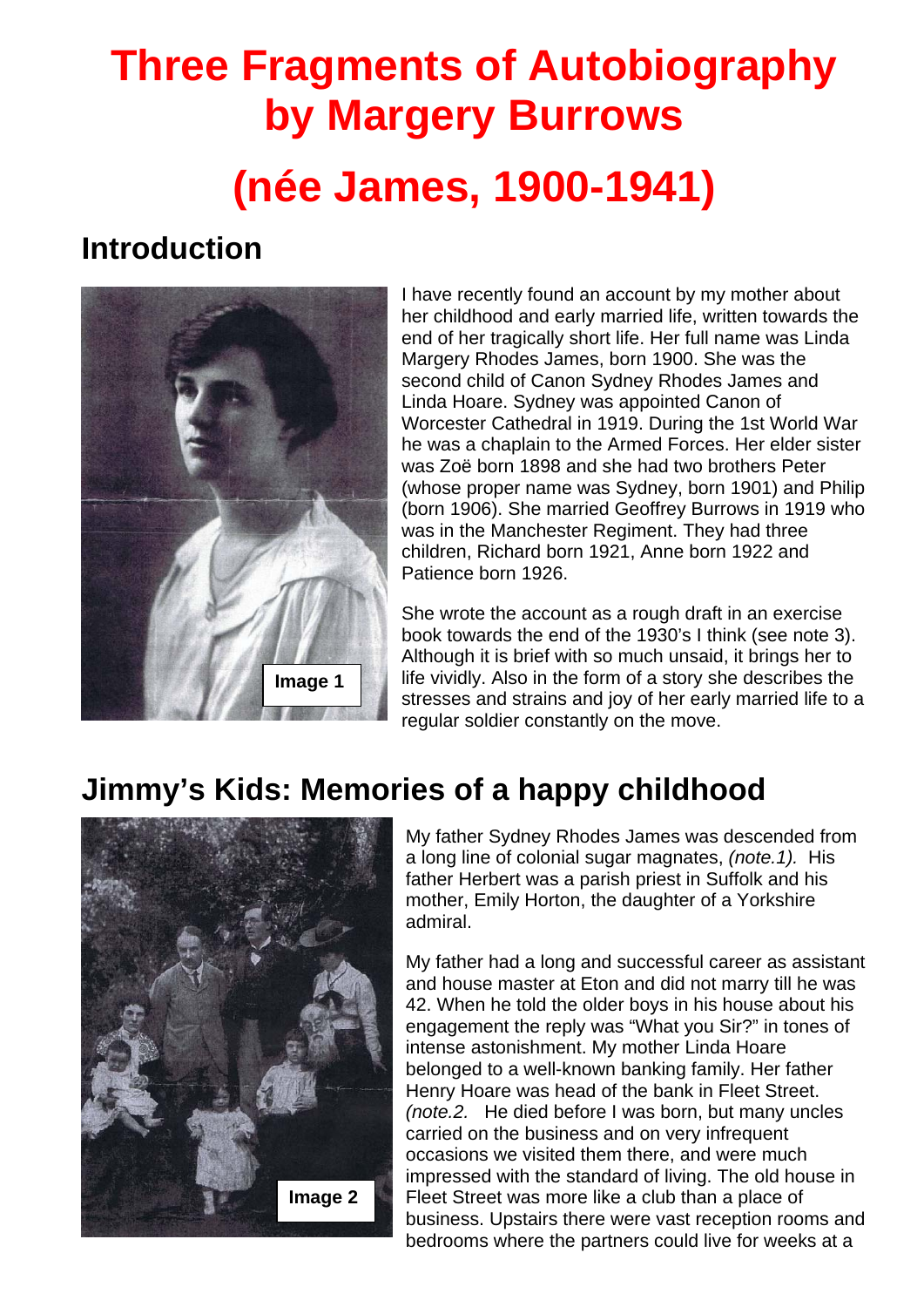time if they wished. When we arrived we walked straight into the bank proper and were then ushered through into the parlour where great uncles and others were working. They took little notice of us.



Usually my mother's eldest brother, the present head of the bank, would eventually appear and take us upstairs to the big dining room and install us beside him. The choice of food was varied and rich according to our ideas, accustomed as we were to plain living. Each partner's taste in food and drink was catered for and presently the table would fill up with great uncles, uncles and cousins, some of whom greeted us while others took no notice. The food was kept hot by hot bricks placed in Chippendale cabinets. Like everything else in the house they were bought when antiques were new and kept in use ever since.

But this is a digression. My father left Eton, where he was a housemaster, soon after he married when he was appointed Headmaster of Malvern, and the School House was our birthplace. My elder sister Zoë and myself had only 18 months between us. My two

brothers were younger, which was a source of regret to us. We even invented an elder brother, who was away to sea at the age of sixteen and was due to turn up at any time. Life in a big boy's school might have been rather a stereotyped affair, but my mother avoided anything of that kind by the originality of her character and outlook. Her cousin Mary Hallward *(not identified)* came to be housekeeper and was also a matron for the boys, so my mother was able to devote herself to her family. She was at once practical and absent minded. Strong in the arm and delicate in constitution, earnest but with a strong sense of humour, with a missionary's zeal for any of the many causes she took up. They were generally connected with some sort of cure, but she had and still has a panacea complex. What is sauce for the goose is sauce for the gander. If garlic is good for a cold it must also be good for rheumatism, dine on nothing but fruit and vegetables and all your ills will fly away.

She hated anything unpleasant in literature or plays. I have known her burn the offending book and I have heard her complain to the box office about the play.

In all her dealings with us however she showed remarkably sound common sense and freedom from prejudice. She encouraged us to follow our own heart. My sister, who loved animals, was given a real harness for her rocking horse and later had donkeys and ponies to ride and drive. There were chickens to feed, rabbit hutches to clean out and pigs to scratch. My mother made quite a good thing out of pigs, which were fed on the school house scraps. My little brother Philip was allowed great freedom to climb over walls and roofs, fixing up endless contraptions with wire to measure the velocity of the wind etc. helped if necessary by Mother who was very handy with hammer and nails.

Pie making too was one of her joys in which we shared and when we were older, caravanning and camping.

We once planned a Great Expedition round the Isle of Wight on the spur of the moment in a fine spell of weather. We only had the pony trap, one small tent and our bicycles. Feverish activity reigned when the great decision had been taken. The lawn in front of the house was littered with various necessary and unnecessary stores and equipment. There were pillows, rugs and pieces of carpet to put over the tent to keep out the rain! Also a large quantity of bread and other stores which I cannot believe were necessary as the island is far from being a desert one. So long did the packing take that we did not start till late afternoon.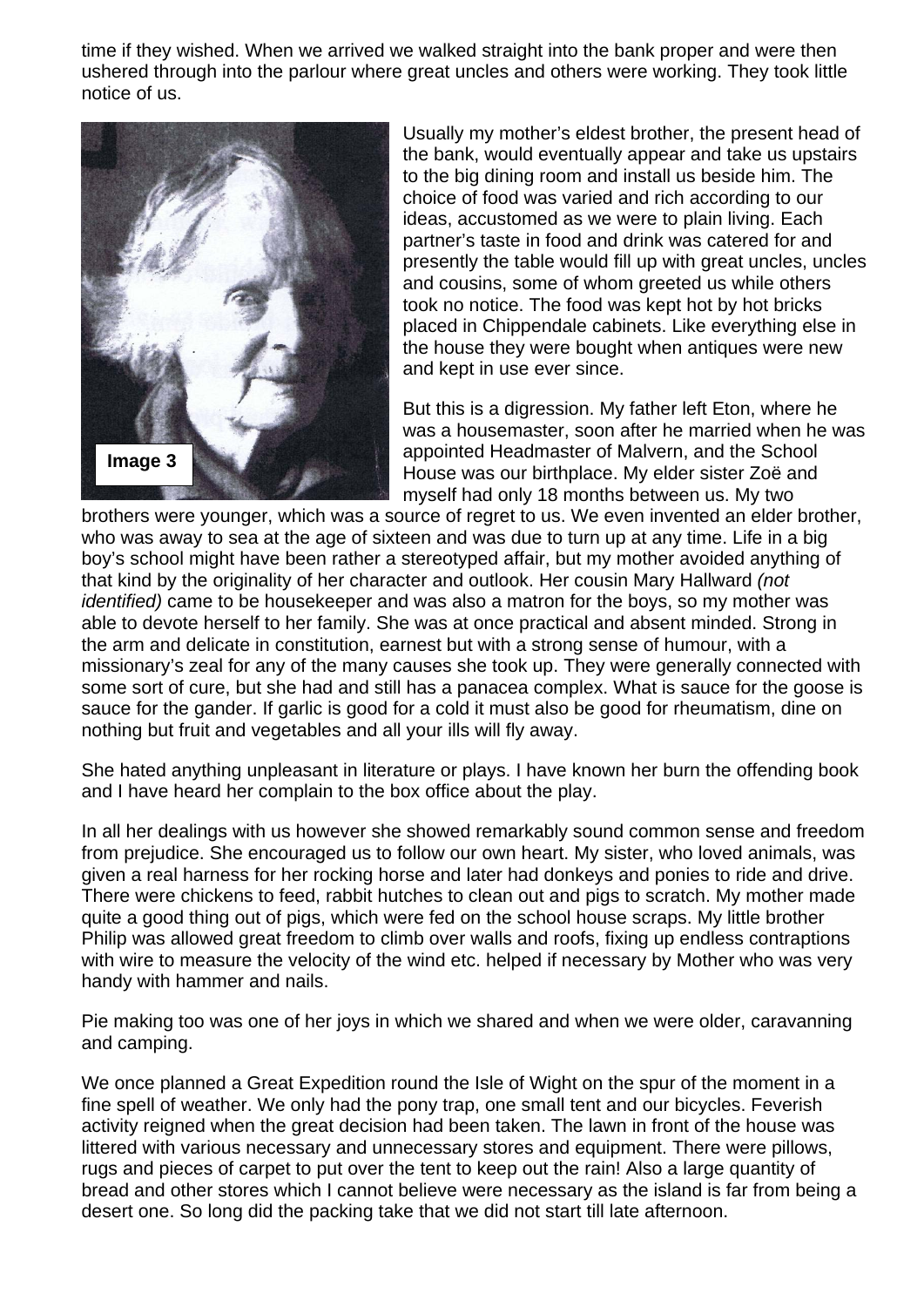Then the first disaster happened. My brother's bicycle broke in half, luckily without killing him as he was going fast downhill only about 5 miles from home. There was no room for an extra personage in the cart so the only thing to do was to camp for the night in Sandown while the bicycle was repaired. We found a field. It had cows in it but we were undeterred. We cooked our first meal and put up our tent. All this took a long time and much discussion. Finally we got to bed with one piece of carpet handy in case of rain. The sound of cows and of course the pony cropping the grass was the only slight disturbance. We soon fell asleep.

About 2 am we were wakened by large drops of rain. We saw mother advance towards us dressed in a weird assortment of garments with a sack over her shoulder. She said the pony had managed to open our hamper of stores and had eaten half a loaf of bread. She had now stowed it away under the cart, and had put everything else into the umbrella tent.

We snuggled down again under our carpets, but the rain came on apace, settled in puddles on our pillows. There was nothing for it but to get dressed one by one in the tent and run for home.

The cyclists caught the first train, and got back to the house for breakfast. The rest of the party soon turned up and that was the end of the Great Expedition.

I ought to explain that my father built his house, St. Denis at Bembridge in the Isle of Wight soon after he married and we always went there for Easter and summer holidays from Malvern, and later when he retired in 1914 we lived there and kept it for a second home when he was appointed a Canon at Worcester. It was a well-built brick house standing back from the wood, close to the village. The garden was entirely planned by my mother, who planted trees and yew hedges, lawns and a pond.

The chief features were the double hedges of an old road complete with brambles and oak trees which divided the garden in half. She filled this space with bulbs and primroses and my father cut back the trees to make a view from his dressing room window looking out over the harbour. The sunset behind the hills beyond the harbour was his great delight.

I don't remember as a child being especially inspired by beautiful scenery and couldn't understand the raptures of the grown-ups. My own children differ in this respect. Both my daughters delight in the beauties of nature and in pictures, particularly old masters. *(Note.3)* 

Perhaps this was because I was totally immersed in day-dreams. I reveled in reading and identified myself with the hero or heroine of my book. Our reading was singularly uncensored and I remember pitying some older cousins whose mother used to cut out pages and black out words in every book they read. We read anything we could get hold of. My father used to buy the old red "seven pennies" to read on journeys and the shelves were full of these, providing endless fodder of a light character.

At Malvern we joined to a limited extent the life of the school. After nursery days were over we used to lunch in the dining hall with the boys. I used to scurry home from school *(note. 4*) often late and stand outside panting with a scarlet face, listening to the roar of voices and plucking up courage to make a lonely entrance. We cannot have been fed exclusively on cold beef but that's all I remember eating and yellow pickles. We sat on a dais with my parents, the housetutor and some senior boys and gazed down on the rows of rounded black shoulders of the sixty odd sitting at the long tables. We knew very few of them and such as ever mentioned us, referred to us as "Jimmy's kids".

The head and second head of the house used often to come to the private side and they were the heroes of our imaginary adventures. Zoë, Peter and I used to lie in bed till we could hear the hymn sung at evening prayers.

This was the time for story-telling. I was naturally more sleepy than Zoë was, but was egged on to think of fresh adventures.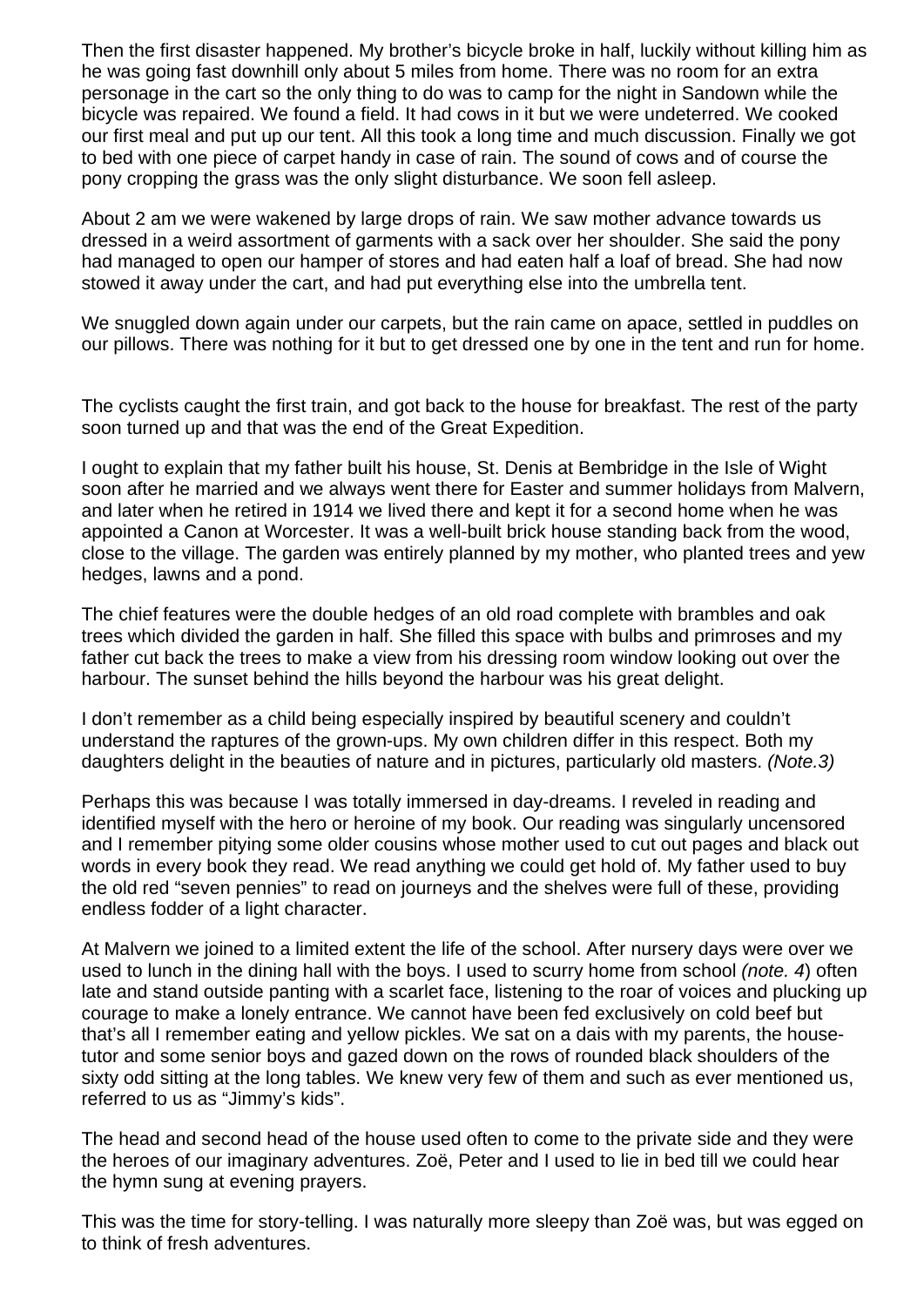Haystack houses with rooms and windows concealed in the hay were the earliest of our inventions and from them we would roam the countryside as the head of our band, each of us mounted on perfect steeds with an able lieutenant to carry out our behests. My sister invariably the head of the house and I the second head. Names remembered such as Vidal, Arnold Jackson, afterwards a winner of Olympia laurels, and T Gordon who came to stay with us at Bembridge after an illness and had cream with his grape-nuts. How we envied him! He also taught me to make a noise like a moorhen with my lips, which I can still do.

The high spot of the year was the house supper to which old boys used to come. We were allowed to sit up for this at a fairly early age. This was followed by an impromptu entertainment at which Christopher Storrs, brother of Sir Ronald was the star comic turn and Alan Murray the chief music maker. He has since composed many tuneful songs which are heard on the wireless.

I would like to write an imaginative history, full of romance and glory, but I am driven to recording as simply as I can the story of my uneventful career. I have kept no diary, but a glance at our snapshots album or visitor's book will help me to know the sequence of events.

I was born at Malvern, second daughter of Sydney James, who was Headmaster there for eighteen years. Looking back I realise that we were very lucky children. My mother's one desire was that we should have a happy childhood. She herself had suffered under an iron discipline and although we were not given much pocket money to spend on sweets or unnecessary clothes, she succeeded where others have failed with overmuch.

We were quite frankly afraid at times of my father, who with one glance of those penetrating eyes under beetling brows could make any offender quake in his or her shoes, but he was only severe when we deserved it. I remember he used to entertain us in his study, sometimes drawing dragons in blue pencil on a half-sheet of notepaper, or do fascinating things with red sealing wax. First the double brass candlesticks must be put on the table and the candles lit with a Swan Vesta match. Then he would glance at us to see if we were ready for the great moment. We pressed close round his chair, and the stub of the thick wax was held in the flame, sending forth the odour which our souls loved, becoming richly sticky and ready to drip. Quickly, and with unerring judgment he dropped it on the writing paper and rubbed it round into a perfect circle. The process was repeated and our small fingers tried to catch the red hair which dangled from the end of the wax, but it was brittle and broke in pieces. The final stamping of the seal was executed with a flourish of his signet ring and we were allowed to carry off the results in triumph.

In the study we were given to realise, when we were older, my father entertained all, parents, masters and boys good, bad or indifferent, and settled their problems with that breezy candor of manner which endeared him to all who knew him well.

But I'm speaking now of an earlier period when life was a dream and dreams were real. I can distinctly remember clenching my fists tightly and floating downstairs without touching the steps, while the filled edge of my white muslin dress fluttered on the up draught created by my swift descent. Then there was the witch who lived in the bathroom door. I can see her face quite clearly in the graining of the paint. She would certainly catch me if l did not escape before all the water had run away after the plug was pulled out. The final musical gurgle was waited for as I slammed the door and rushed breathless onto the landing.

The study itself had a great fascination for us, particularly the roll-topped desk with its rows of mysterious pigeonholes and the swivel chair which could be whirled round and round.

Distinguished visitors, bishops and the like often stayed at School House and we were accustomed to make polite conversation with them when we appeared in the drawing room after tea, dressed in white muslin with sashes. I had a great variety of them as a favourite uncle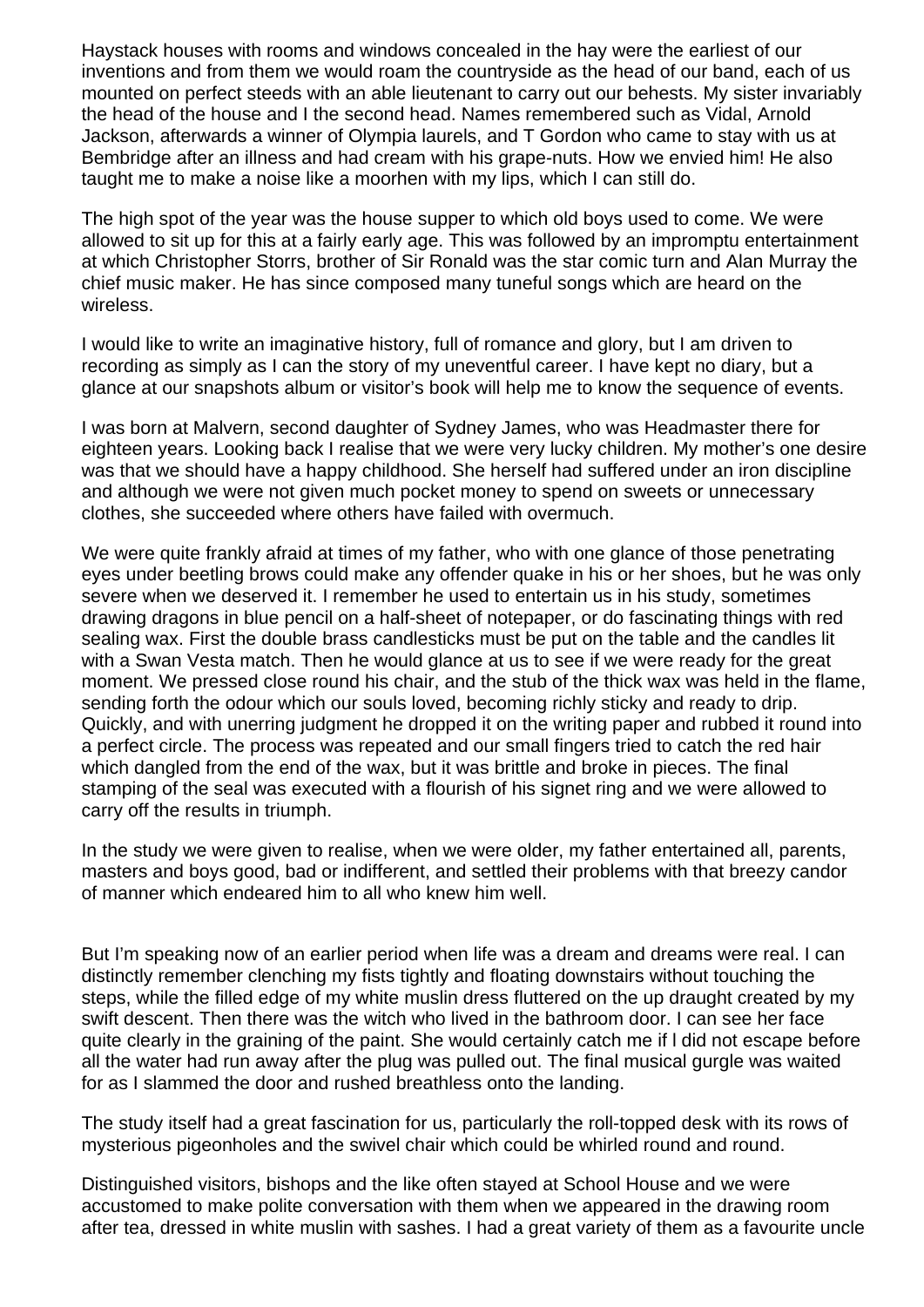*(note.5)* used to provide me with a fresh one every birthday. He liked a spice of variety in the female sex. I had curls at one period till we all got ringworm and my hair was cut off.

I can remember a guest who captured our hearts with his sense of the ridiculous. He spent quite a long time drawing 'ekes' for us; having come across the word unexpectedly in a nursery rhyme. There was a 'snowball eke', an 'umbrella eke' and various others drawn from his fertile imagination *(note* 6). He might have been a lecturer, probably someone of distinction, but I'm sure he never made a greater hit than he did that evening.

### **VOYAGING**

| Katherine | Margery Burrows (Wife)           |
|-----------|----------------------------------|
| Guy       | Geoffrey Burrows (Husband)       |
| Peter     | <b>Richard Burrows (Son)</b>     |
| Ursula    | Anne Burrows (Daughter)          |
| Joy       | Patience Burrows (Daughter)      |
| Jane      | Mary Burrows (Geoffrey's Sister) |

"Katherine darling, I have a piece of news for you." Her tall husband stood looking down upon her. Somehow his words had a familiarly portentous sound. "India?" she asked. He nodded," We sail on the 22nd." "Not of this month?" "Not before Christmas."

The government was quite capable of sending them off at a month's notice, but she had not expected to go quite so soon (February 30th). Just time to send Peter off to school and what about Ursula and little Joy? Would Jane come to the rescue, kind sister Jane, who had helped them so often before, and could the grandmother (Guy's mother) put up with them if they spent all their time with her? Her mind seemed to be working in jerks. She held out her hands to her husband. He took them and leant forward to kiss her. "Don't worry darling, we will all manage somehow," he whispered. (The children were based at Crowdleham in Kent with their Grandmother and Aunt Mary and Uncle Philip Burrows from 1930 -1934).

"Don't worry darling?" He was right. They had muddled through in the past, and no doubt somehow they would survive. She had come to him as a young inexperienced bride, hopelessly impractical and dreamy. Her early life had been spent in the cultivated atmosphere of a cathedral town in the midlands. Her father was a well-known divine, her mother his unconventional partner, a delightful friend and companion to all her children. She had grown up in the atmosphere of a happy home, where each member of the family was free to follow his or her bent. Too free she sometimes thought now, as she had never been disciplined to the unpleasant tasks of life. She had been at school all through the war and it was there that she had met Jane, who had been her prop and mainstay ever since. She often considered what would have happened if she had been left to sink or swim on her own. Her young soldier husband, who had been a prisoner of war, had practical ability but no experience of life. Their first baby Peter, now eight years old, had been born while he was serving in Ireland. He did not see the baby till he was six weeks old and for the next two years there was a continuous separation, that time in the Channel Islands with Peter a year old, and Ursula only a few months on the way. They were to be there for three years and came away after three months. That was the first time that Guy had said portentously "I have got a piece of news for you."

The battalion had a day's notice to return to Ireland and Katherine was rescued by Jane and carried safely back to England. Ursula was born soon after and they returned to the Channel Islands to finish their tour of duty.

Little Joy arrived four years later when they were stationed on the Rhine. Katherine felt that life had been kind to her and had in one way tempered the winds to the shorn lamb. She had many friends, a devoted husband and healthy babies. She was also a good sailor. This was sometimes a disadvantage as it meant she always had to cook as well as look after the children as her nurse was always seasick. She found one always felt a little squeamish cooking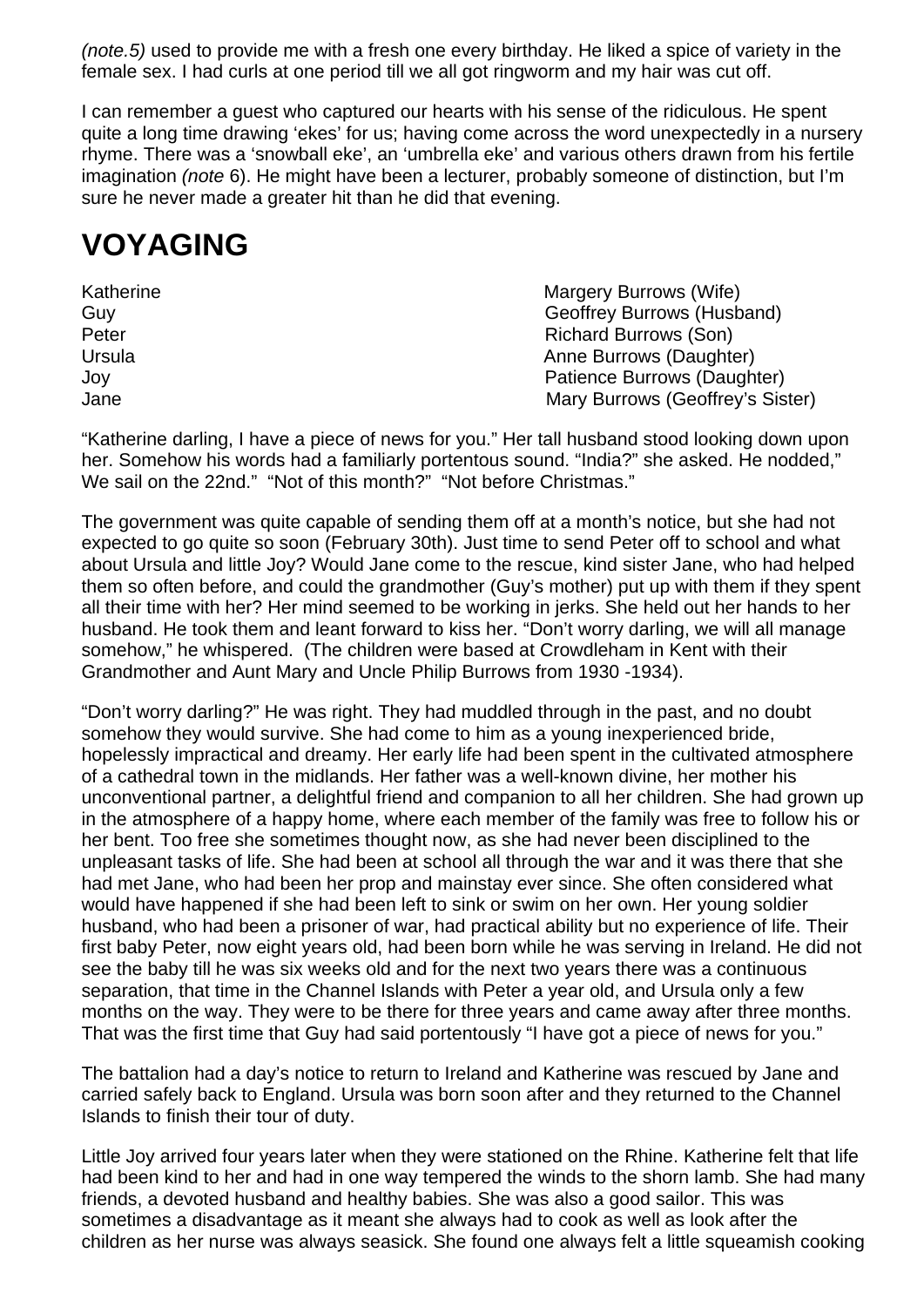milky food over a methylated stove in a rocking, stuffy cabin. Then later came the much longer journey from the Channel Islands to Cologne. Katherine could never think of the number of times Jane had come to help pack up and travel with them.

The furnished house had to be left in apple-pie order. They left the Channel Islands in October 1924 and joined the British Army of Occupation at Cologne in Germany.

She remembered running back from the taxi to see if all the windows were shut and the wastepaper basket tidied away. Then they arrived at the quay where the crowds were assembled to see the troops go on board. They had hand luggage for a three-day journey by boat and train with two babies, a nurse and a maid. There were no porters and no-one took any notice of them. The officers were busy while the troops were going abroad. Guy was nowhere to be seen. They waited disconsolately for some time. Her mother had always preached at her "Don't fuss". She did try. She knew it was no use, did no good and made matters worse. The Adjutant, a kindly man, came up to the group "Can I help at all?" he said. Jane, who had been standing clutching the folding cot, thrust it at him "Yes please, hold this," she said and gathering up as much hand luggage as she could, set off for the steamer. Katherine still laughed when she thought of his expression. No officer in uniform may carry a small parcel and the sight of the immaculate officer holding the cot at arms length was unforgettable. She took it from him and explained the situation. He looked relieved and went to find Guy, who appeared at length saying "Hurry up; we are due to sail in 10 minutes." So like Guy to put her in the wrong Katherine thought, and was sorry for the unkindness, but it did not prevent her saying rather peevishly "Where have you been all this time?" "Seeing to the troop's darling, I'm afraid I won't be able to look after you very much. Wives have to fend for themselves on these occasions."

Katherine was beginning to realise that the journey was not going to be an easy one. Guy did his best, he managed to get his soldier-servant off duty to carry some of the hand luggage and at last the whole party got aboard.

Peter aged three and Ursula one and a half, were too young to do more than gaze in a bewildered way at the unfamiliar scene. There were at least eighty other children on board. She tried hard to think if they had remembered everything, and if they had enough food for at least an extra day as well as milk for the children and toys and picture books. They had extra bedding and cots for the children and things for a couple of nights, and the baby's bath. Suddenly her heart gave a thump. She looked wildly round and clutched at Guy who happened to be near "the pram!' she gasped. "What about it?" he said. "We sent it down to the quay last night, has it been put aboard?" Katherine could laugh about it all now, but then she had felt the possible loss of the pram as an impending disaster of the first magnitude. Guy went off to have a look, "I can't see it anywhere," he said. Katherine began to lose her head. She had had an exhausting morning, and was not in the best of health. Jane was below seeing to the storing of the hand luggage. "I can't go on without it" she cried almost in tears. "They say there are no decent prams to be had in Germany." "There is no time to get it now" said Guy, "we are due to sail." Katherine's heart seemed to turn right over. Her knees were shaking. A quiet voice beside her asked what the matter was. "It's the pram?? We left it on the quay." The gangway was still down. The Colonel (Colonel Dorling) walked towards it and leisurely went ashore. "They can't go without me" he said, with a twinkle in his eye and Guy dashed towards the shed and found the pram and together they pushed it onto the deck. Katherine could only smile her thanks.

The rest of the journey was a nightmare devised by some ingenious spinner of red caps at the War Office. Guernsey to Ostend had evidently not appealed to the powers that be. Katherine could only remember isolated moments, each of which at the time had seemed like the last straw. The troops seemed to play skittles with cannonballs overhead or gave endless mournful interpretations of the latest sentimental ditty. There was a continual wailing chorus from the eighty other children aboard and all the usual thuds, rattles and bangs that accompany the removal of baggage from the hold. Katherine played a game to while away the time. At each particularly loud crash she said "There goes our silver box" or "There goes the linen." When at last there was no more baggage left, she and the children dozed off to sleep. At Dover the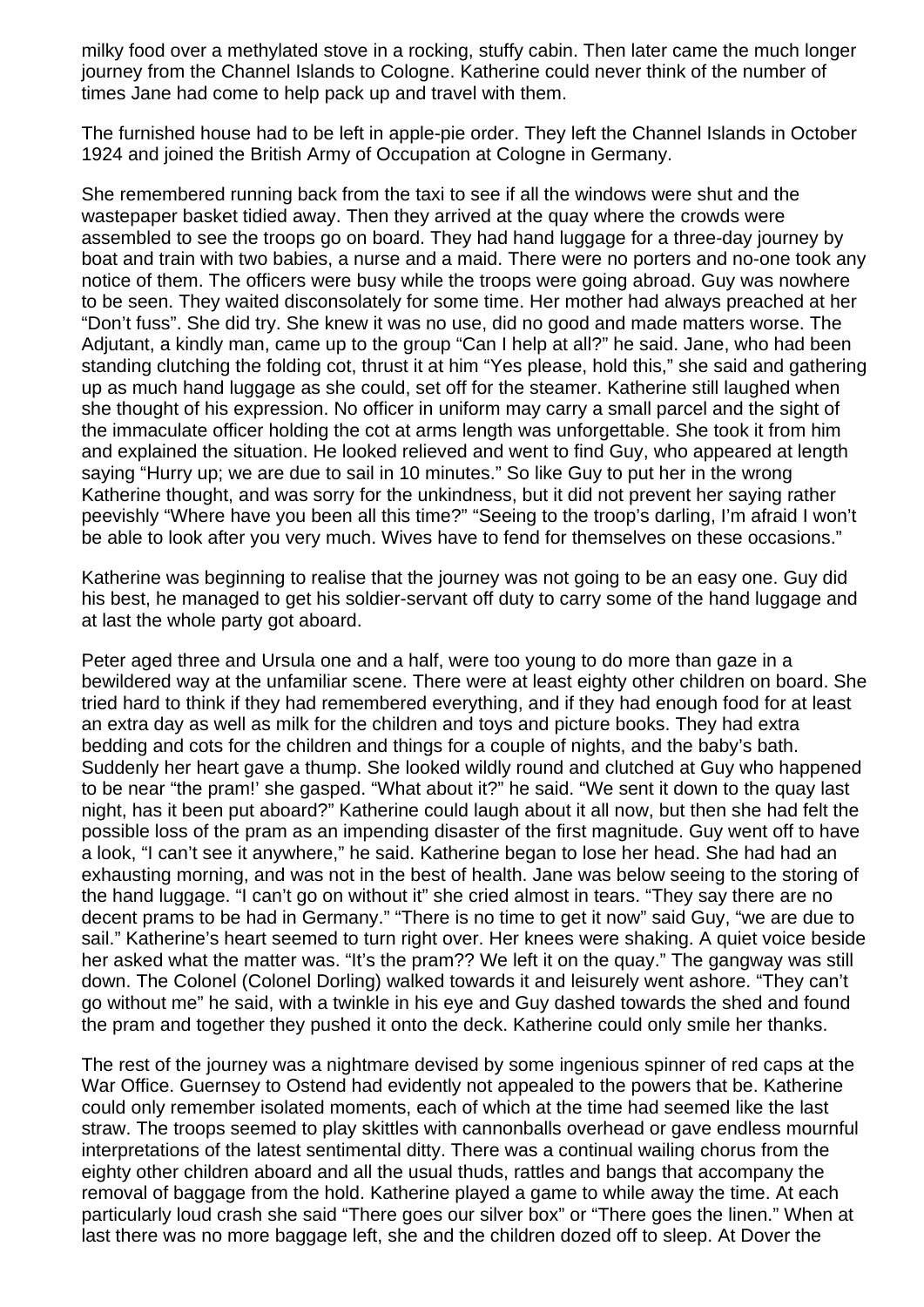troops were marched up to the castle for a meal and Katherine and her family and friends who had come to say "goodbye" lunched at the Lord Warden Hotel. It was a welcome respite Guy was able to join them and they would laugh and joke over their experiences.

There was a bit of a breeze outside as they set off down the pier in a procession. They looked about for the transport which was to take them to Ostend. Jane carried Peter and the nurse carried Ursula. Katherine walked with her father and mother-in-law and the female factotum brought up the rear with the soldier-servants. Dover pier is long. Large cranes lifted package after package and dropped them on deck. That must be the transport which was going to take them to Ostend. The breeze was freshening and the sea, a wrathful green monster, swept in long curves to the shore. Katherine realised that on any other occasion she would have been delighted at the prospect of further adventure. Now, however, a feeling of sick apprehension overcame her. Gathering the wraps more tightly round them the small party battled its way up the pier. Here they found a scene of intense activity. The transport, though obviously old, was larger than what it had appeared at first sight. The decks were swarming with troops which had arrived before them. They clambered up the gangway onto a deck which was slippery with salt water. The transport had obviously done one journey that day, bringing over the battalion that was returning from Germany. They found their cabin with difficulty. It was small, stuffy and housed the receptacle used by the previous seasick occupier. The soldier-servant was called to the rescue and bravely, amidst cat calls from his mates, stepped with it at arms length to the rail.

Then came 'Goodbye England, home and serenity!' The children, their eyes heavy for want of sleep, waved their arms in meaningless farewell. Everyone was waving too. It was part of the game. The crossing was a long drawn out nightmare. Ursula, who had not yet shed a tear, now howled and clung to her nurse who was seasick herself and could do nothing for her. Jane lay on the floor of the cabin. Katherine tried to comfort both the children but they were beyond her help, until tired out they slept. The general factotum wandered round the ship declaring she preferred the fresh air, but possibly there were other attractions. The Colonel met her on her peregrinations and his suspicions roused, asked her what she was doing on board. She did not recognise him and she replied with dignity that she was travelling with one of the officer's families. He felt the intended snub and repeated the conversation with relish at a later date.

Katherine felt that she had never got to the bottom of Alderney. It was a mysterious little island which kept itself to itself. The very windows, of the houses in the crooked main street seemed to contain half-hidden secrets and to peer with resentful curiosity at the stranger who dared to look up at them. The French names over the shops and the quaint tradition of self-government seemed to throw a romantic glow over what after all was a small fishing village. The little fawn and white cows, each economically tethered and moved as often as twice a day, provided an industry for half the population and a large granite quarry exports yearly tons of rock to England. For the rest Katherine could not help thinking it rash of the islanders to ship loads of their territory. She pictured the last man finally hacking away at the rock on which he was standing till he too was engulfed and Alderney was no more.

Housekeeping was difficult with supplies dependent on the weekly boat, water from the village pump and local butter at treble English prices. Guy covered the 10 miles to the port from the house in a baby car which had to be landed by a pulley and winch from the mail boat. He was immensely proud of his achievement in doing 600 miles in the month on an island four miles long and one and a half miles wide. But it had been a happy time. There were carefree days picnicking at Telegraph Bay at the foot of the mighty cliff which year in year out defeats the Atlantic breakers, its grandeur enough for a much longer coastline. Huge boulders are piled one on the other making archway and barriers to fascinate the climbers. Bathing there is sheer joy.

Warm clefts and recesses form natural nooks and shelves for clothing and other belongings. The sea that laps these granite shores has a transparency which must be seen to be believed. Guy used to dive in from the rocks and Katherine, who could clearly see the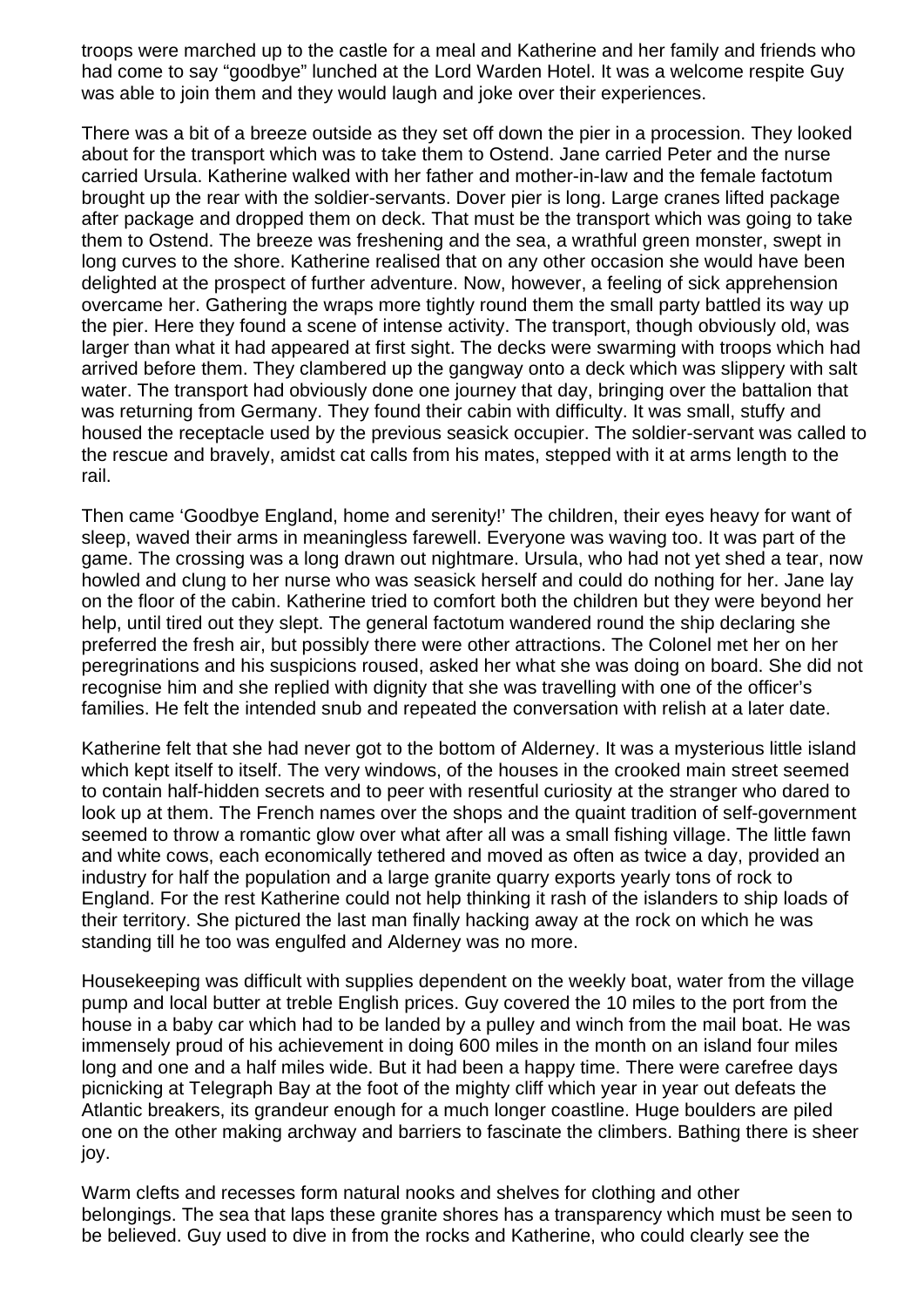bottom, would watch his long form curiously foreshortened, swimming down and down only to return without the pebble he had tried to reach.

## **LOVE IN IDLENESS: Confessions of an Invalid**



Illness is indulged in by some indolently disposed persons as an escape from the realities of life, or so I am lead to believe.

Personally I do not think I chose to be ill for that reason or indeed that I exercised any choice in the matter. Indifferent health has been my position ever since I was a child. My childhood was a happy one, only marred by bouts of asthma and hay fever which clouded every winter and summer till I was out of the nursery.

I am told people quite often pretend to be ill to avoid making decisions. This I can quite believe. But in my case illness has been the cause and not the consequence of my general tendency to allow things to settle themselves.

#### **Notes:**

*Note.1:* The James family had sugar plantations in Jamaica from the end of the 17th to the middle of the 19th Century.

Harry was the senior partner of the bank C. Hoare &

Co. which was established in 1672, grandson of Henry of Staplehurst who was Margery's great-grandfather. (Margery's grandfather Harry was asked to retire quite early in his life as he had made some risky investments).

*Note.3:* Margery married Geoffrey Burrows in 1920 and had three children Richard, b. 1921, Anne b. 1922 and myself, Patience in 1926. I think that my mother in writing of our delight in the old masters is due to the Phaidon Press bringing out their wonderful books on Michelangelo and Botticelli towards the end of the 1930s. We bought them with our Christmas book tokens.



*Note.4:* Both Zoe and Margery went to St James School Malvern which was run by three sisters, Miss Alice, Miss Katrine and Miss Mary Baird. In 1912 Miss Katrine and Miss Mary started a sister-school nearer London at Abbots Hill, Hemel Hempstead and Zoë and Margery went with them. The following year Mary Burrows joined them and she and Margery became great friends. Mary's brother was a prisoner of war all through World War I. He met Margery when he returned home and they fell in love and were married in 1920. Their first child Richard was Miss Katrine's godson, there is a photograph of him in an early photograph album owned by the school.

*Note.5:* Margery had two uncles Montague (Uncle Monty), a scholar and writer of ghost stories, Herbert (Uncle Bertie) who was in the Royal Army Medical Corps and an Aunt Grace (Gargoose). She had three Hoare uncles, all in Hoare's Bank, Henry, Frederick and Edward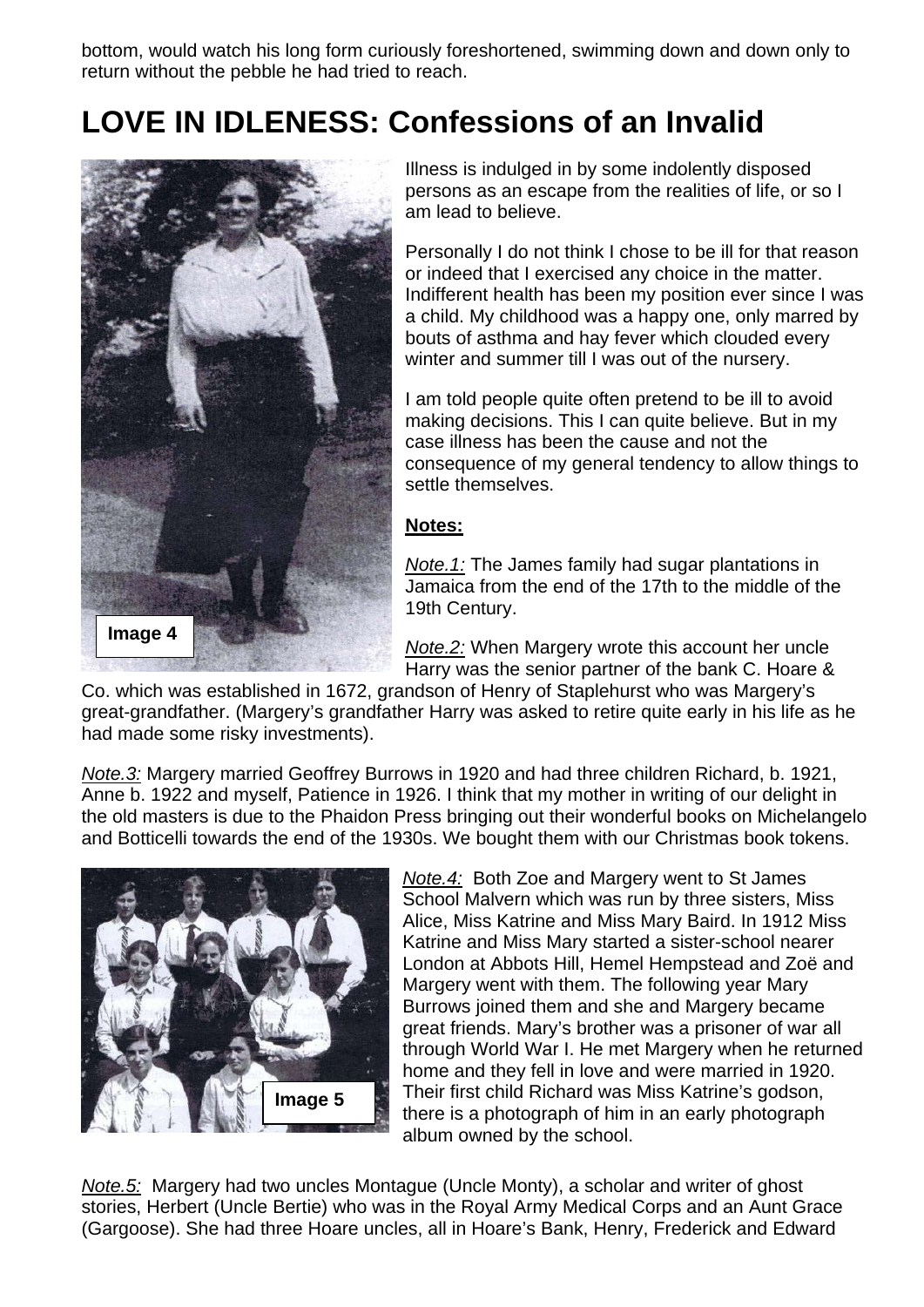and three aunts Beatrice (Aunt Tittums), Eva and Violet. I do not know which was Margery's favourite uncle.

*Note 6:* Eke is an addition e.g. a tag to a bell-rope.

*Note. 7:* After Germany, Geoffrey was stationed at Hythe for 3 years, then in 1929 Secunderabad, India. The regiment was in Burma from 1931-32, returning to Secunderabad for a brief period before moving to Khartoum. In 1934 he became the commanding officer of the Regimental Depot Ladysmith Barracks at Ashton-under Lyne till his retirement in 1937. This was the base for him, Margery and the children for 3 years. From 1937 Margery was constantly ill. Geoffrey became assistant Air Raid Precaution Officer in Winchester. I do know when Margery was diagnosed as having cancer (of the liver I think). She spent some time in the London Clinic in 1938. From the summer of 1939 she lived with her sister Zoë at Kenswick, Lower Broadheath, Worcestershire. Geoffrey having returned to Lancashire as a Civil Defence Officer in 1939, Margery died at Kenswick shortly before her 41st birthday in 1941. A short life lived with humour, love and much voyaging

### **'Stealing a Policeman' by Margery Burrows.**

**An Account of an incident in Cologne, Germany in about 1924 (written in about 1935)** 



It must have been 10 years ago when I made a fool of myself; but I can still remember the forlorn feeling of standing, later one night, outside the Opera House in Cologne, watching the traffic passing on its way, bearing with it the other British people, the officers and their wives who were rapidly disappearing by tram, car and taxi.

My husband's Battalion had only lately joined the army of Occupation, and these people were all strangers to me, but they did represent security. If I had been quicker I might have

plucked up my courage, and asked someone for help. But the little car had been obstinate about starting before, and I had never really doubted my ability to get her going. Anyhow, it was too late now; the theatre was empty.

My companion too had left me in the lurch. My husband having gone to camp, I had been glad enough to get someone to come with me to the Opera. She could speak German well, and I could only understand a few words. But when she saw the car would not start she said she thought her husband would be anxious, and I had very little difficulty in persuading her to go home on the last tram.

I climbed into my 'Baby Rover' and tried once more to start the engine. It made a rasping noise, a splutter, and that was all. I began to feel rather nervous.

It must be remembered that Cologne in those days was an occupied city. The Germans, although much more kindly disposed towards the British than they had been to the French they were still "the Huns". British officers were obliged to wear uniform on and off duty. The "hate" propaganda had left its aftermath on both sides. Fear and distrust were natural in the circumstances, and this must had explained my very real panic when a kindly German taxi driver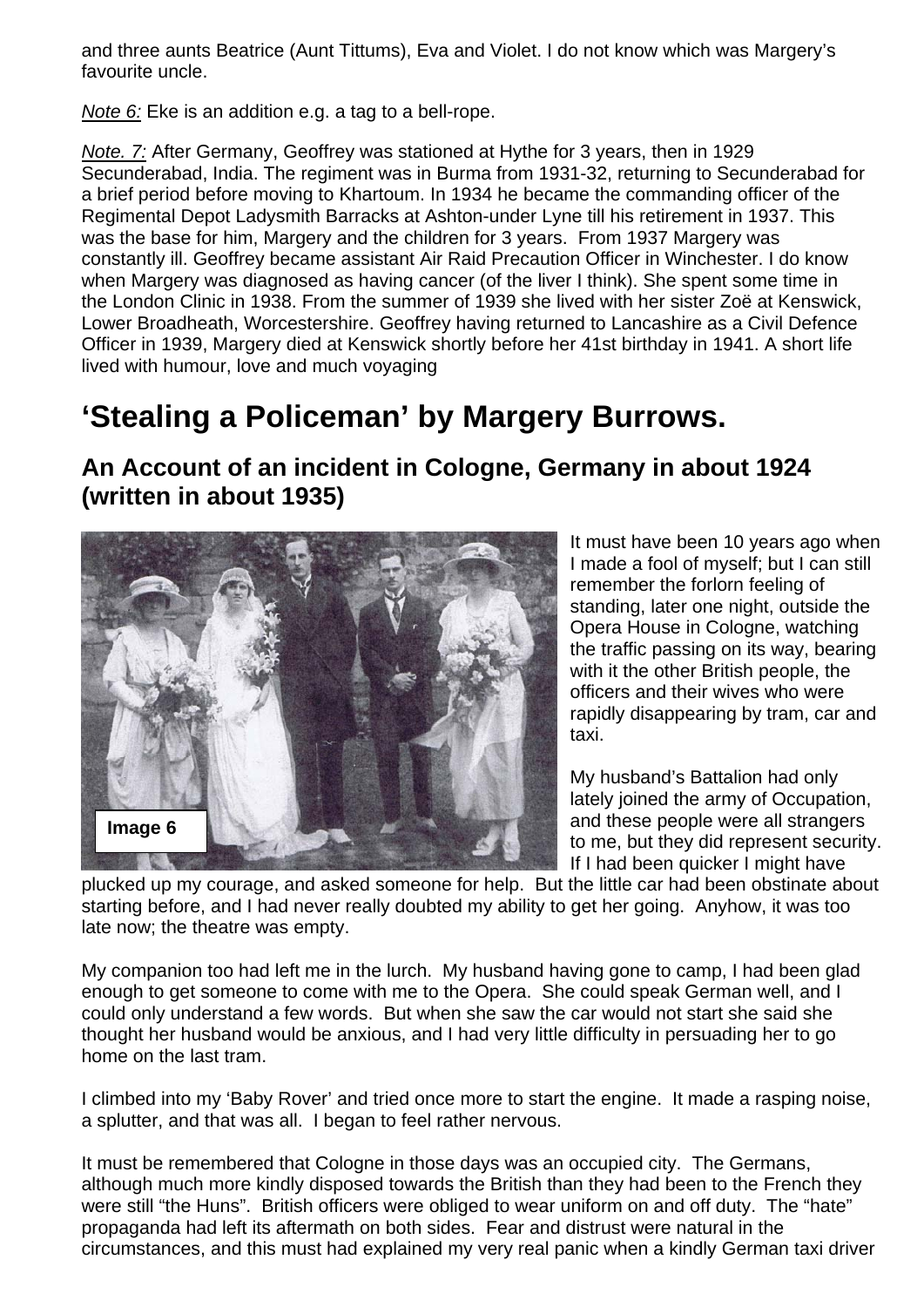approached and asked if I had run out of petrol. His guttural voice and teutonic aspect roused my worst apprehensions. I did not know what fell design he might have on my car or my person.



I waved him away and jumped out of the car again to look for a telephone box. Oh, joy! I could see a solitary military policeman, in kindly familiar khaki, marching up the street. I sped up to him and recited my woes: "Car won't start….terrified of the Germans…husband out in camp…nervous companion gone home by tram…what should I do?"

He looked tall, strong, brave, competent, but he knew nothing about motor cars, and had nothing to suggest. However he was just going off duty, and I could see that my plight did not strike him in any romantic light. I was

simply an impediment in his path. I found myself asking him to stay by the car while I went to telephone. I showed him by my manner that I thought it was his duty to look after me. I felt I must throw my weight about, in case he deserted me, though I feared I might get into trouble next day for interfering with a representative of the law.

The regulations were very strict at that time. You could not book a room in a hotel, without asking the Town Mayor's permission. Wives of serving officers were grouped with "camp followers" and, as such, subject to military law. So it was with mixed feelings that I left him brooding gloomily over the little car while I went off to put my call through. Could I be prosecuted for stealing a policeman? I do not know, nor did I care.

It was just as I feared. Captain M……….the only officer left in our lines had gone to bed, and had to get up to answer the telephone. I explained my predicament and he promised to come to the rescue.

Reassured, I returned to the car and my unwilling guardian. I said that help was coming, and asked him to stay until it came. I cannot remember what we talked about. I could see he was getting restless, and did my best to keep up a rather one-sided conversation as the sound of passing traffic gradually died away.

There was a longish interval to fill in, and I just began to mark a slight unbending on the part of my companion, who by now I suppose, had resigned himself to his fate, when the squeaking of brakes and the sound of English voices announced the arrival of my rescuers.

What a feeling of relief to see a friendly face once more! Captain M…………..apologised for keeping me waiting for so long. He told me he had some difficulty in rousing the mechanic at the circular garage where we kept our car. Then they started off in an ancient taxi, only to find a punctured wheel, in the first hundred yards. There was no spare tyre, so back they had to go, and this time took a client's machine that was in for a minor repair and, with renewed apologies, here they were!

I was equally sorry for dragging them our so late at night, and hoped there was nothing seriously wrong with the Rover. Perhaps one of the plugs, I suggested, or a fault in the starting gear? I was afraid I was no use with machinery, and I had not liked to let strange Germans tinker with my car, especially so late at night.

They quite understood, and were only too glad to be of assistance. The mechanic began poking about under the bonnet.

I felt it was high time to release by captive. I shook him warmly by the hand, expressed my thanks as well as I could, and sent him home to bed.